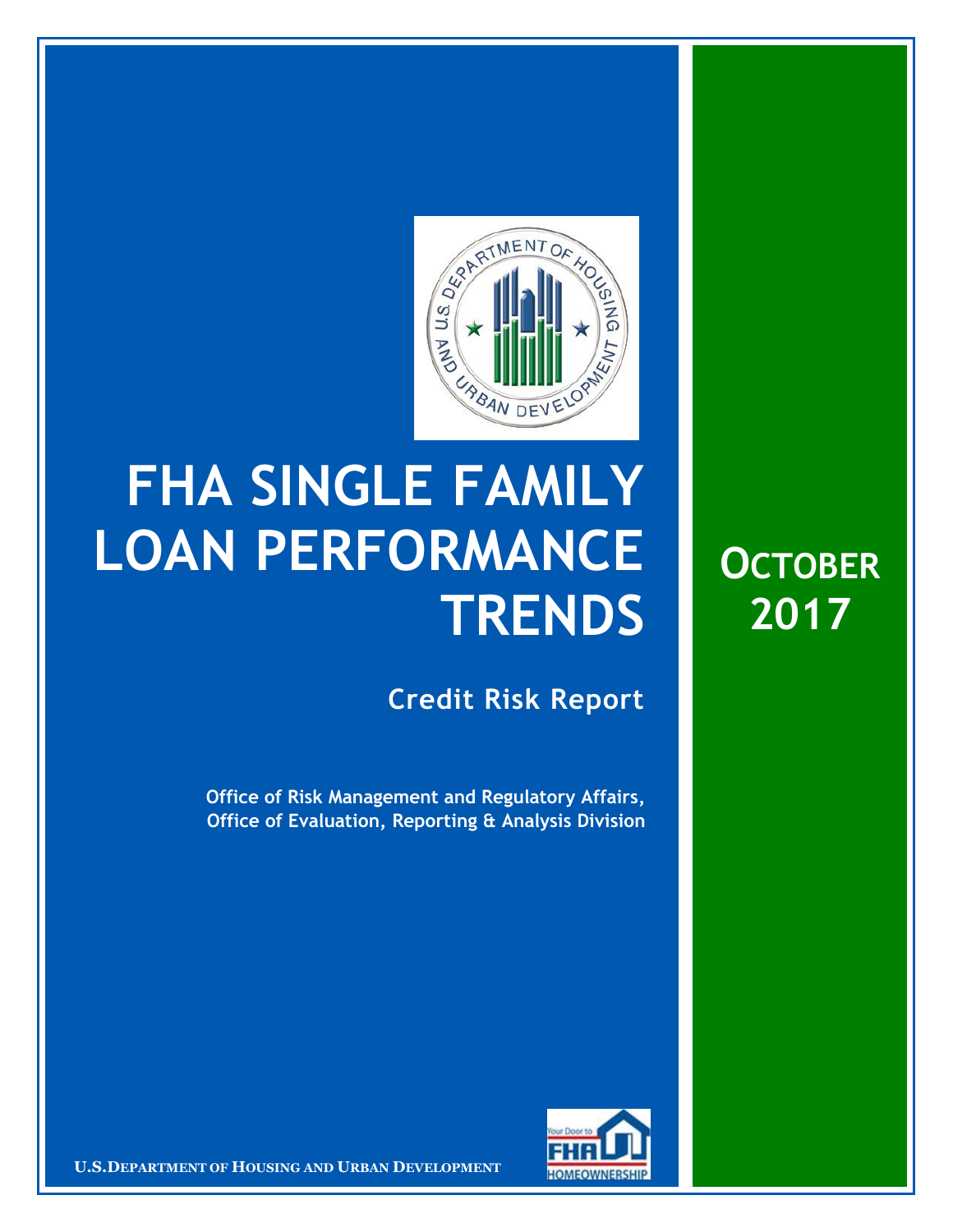## Table of Contents

## Table of Figures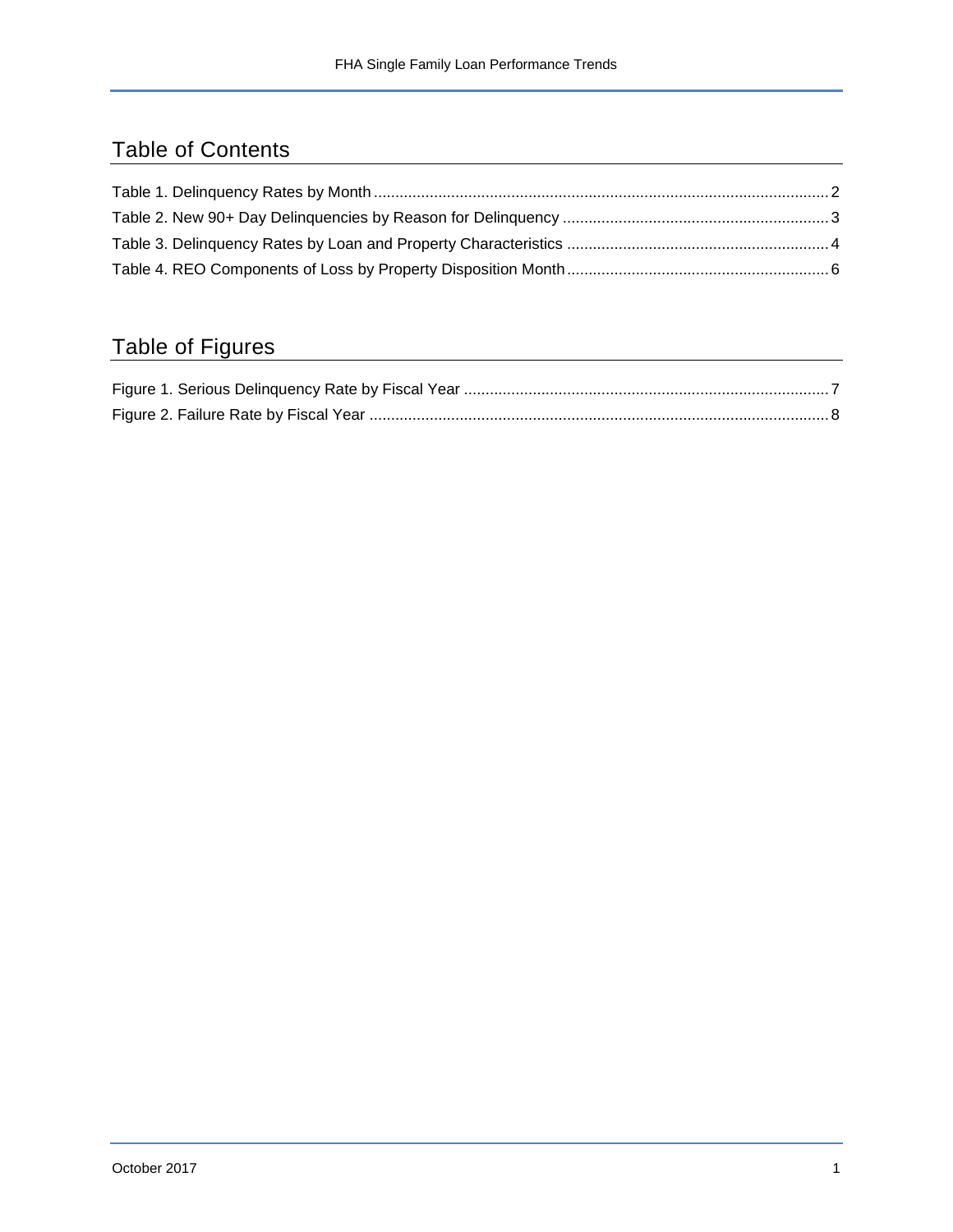<span id="page-2-0"></span>

|                                | Active<br>Insurance in |        | Delinquency Rates <sup>a</sup> (%) |                            | Exceptions <sup>b</sup> (%) | Serious    |                       |  |  |  |  |
|--------------------------------|------------------------|--------|------------------------------------|----------------------------|-----------------------------|------------|-----------------------|--|--|--|--|
|                                | Force                  |        |                                    |                            | ln.                         | In.        | Delinquency           |  |  |  |  |
| Month                          | (EOM)                  | 30-day | 60-day                             | 90-day                     | Foreclosure                 | Bankruptcy | Rate <sup>c</sup> (%) |  |  |  |  |
| <b>Non-Seasonally Adjusted</b> |                        |        |                                    |                            |                             |            |                       |  |  |  |  |
| Oct 2016                       | 7,840,261              | 4.55   | 1.60                               | 2.58                       | 1.47                        | 0.86       | 4.91                  |  |  |  |  |
| Nov                            | 7,839,269              | 4.74   | 1.64                               | 2.62                       | 1.46                        | 0.86       | 4.94                  |  |  |  |  |
| Dec                            | 7,842,834              | 5.04   | 1.69                               | 2.67                       | 1.46                        | 0.87       | 4.99                  |  |  |  |  |
| Jan 2017                       | 7,877,094              | 4.66   | 1.63                               | 2.62                       | 1.47                        | 0.87       | 4.97                  |  |  |  |  |
| Feb                            | 7,891,926              | 4.44   | 1.47                               | 2.49                       | 1.46                        | 0.86       | 4.81                  |  |  |  |  |
| Mar                            | 7,904,390              | 3.68   | 1.23                               | 2.21                       | 1.47                        | 0.86       | 4.54                  |  |  |  |  |
| Apr                            | 7,917,975              | 4.63   | 1.32                               | 2.17                       | 1.44                        | 0.86       | 4.47                  |  |  |  |  |
| May                            | 7,934,510              | 4.32   | 1.37                               | 2.09                       | 1.41                        | 0.86       | 4.36                  |  |  |  |  |
| Jun                            | 7,950,029              | 4.37   | 1.39                               | 2.07                       | 1.37                        | 0.85       | 4.28                  |  |  |  |  |
| Jul                            | 7,962,527              | 4.51   | 1.44                               | 2.08                       | 1.30                        | 0.82       | 4.20                  |  |  |  |  |
| Aug                            | 7,973,604              | 4.64   | 1.52                               | 2.13                       | 1.30                        | 0.81       | 4.24                  |  |  |  |  |
| Sep                            | 7,982,070              | 5.77   | 1.70                               | 2.36                       | 1.19                        | 0.77       | 4.32                  |  |  |  |  |
| Oct                            | 7,986,663              | 5.53   | 2.11                               | 2.46                       | 1.18                        | 0.78       | 4.42                  |  |  |  |  |
|                                |                        |        |                                    | <b>Seasonally Adjusted</b> |                             |            |                       |  |  |  |  |
| Oct 2016                       | 7,840,261              | 4.55   | 1.52                               | 2.56                       | 1.49                        | 0.83       | 4.88                  |  |  |  |  |
| Nov                            | 7,839,269              | 4.47   | 1.52                               | 2.46                       | 1.48                        | 0.82       | 4.76                  |  |  |  |  |
| Dec                            | 7,842,834              | 4.67   | 1.51                               | 2.45                       | 1.46                        | 0.83       | 4.74                  |  |  |  |  |
| Jan 2017                       | 7,877,094              | 4.45   | 1.45                               | 2.34                       | 1.45                        | 0.85       | 4.64                  |  |  |  |  |
| Feb                            | 7,891,926              | 4.77   | 1.59                               | 2.35                       | 1.43                        | 0.85       | 4.64                  |  |  |  |  |
| Mar                            | 7,904,390              | 4.27   | 1.42                               | 2.28                       | 1.43                        | 0.87       | 4.58                  |  |  |  |  |
| Apr                            | 7,917,975              | 5.04   | 1.52                               | 2.26                       | 1.44                        | 0.86       | 4.56                  |  |  |  |  |
| May                            | 7,934,510              | 4.48   | 1.49                               | 2.15                       | 1.43                        | 0.87       | 4.46                  |  |  |  |  |
| Jun                            | 7,950,029              | 4.39   | 1.44                               | 2.15                       | 1.37                        | 0.84       | 4.36                  |  |  |  |  |
| Jul                            | 7,962,527              | 4.50   | 1.45                               | 2.19                       | 1.30                        | 0.82       | 4.31                  |  |  |  |  |
| Aug                            | 7,973,604              | 4.48   | 1.48                               | 2.18                       | 1.31                        | 0.81       | 4.31                  |  |  |  |  |
| Sep                            | 7,982,070              | 5.56   | 1.61                               | 2.36                       | 1.21                        | 0.77       | 4.34                  |  |  |  |  |
| Oct                            | 7,986,663              | 5.37   | 1.98                               | 2.44                       | 1.20                        | 0.77       | 4.41                  |  |  |  |  |

**Table 1. Delinquency Rates by Month**

EOM = end of month.

a The 90-day category includes all loans that are at least 3 months delinquent excluding those loans in foreclosure or bankruptcy processing. Included in the delinquency counts are loans under active consideration for loss mitigation foreclosure avoidance.

**bExceptions are counted separately from delinquencies, regardless of the length of the delinquency period.** 

<sup>c</sup> Serious delinquency rates are the sum of 90-day delinquencies plus in-foreclosures and in-bankruptcies.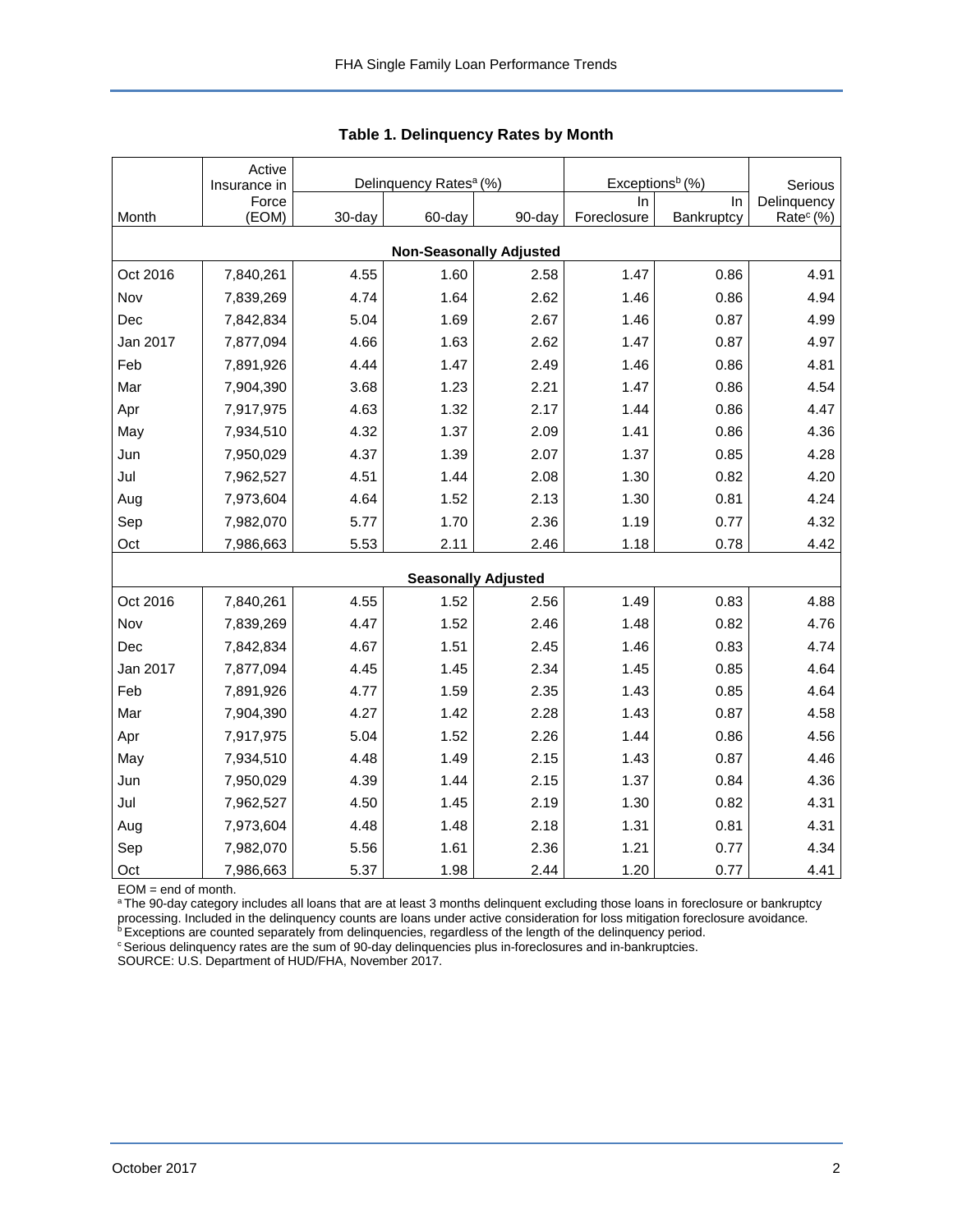|                    |               | Share by Reason for Delinquency (%) |            |             |                                                 |                     |         |                    |  |  |  |  |
|--------------------|---------------|-------------------------------------|------------|-------------|-------------------------------------------------|---------------------|---------|--------------------|--|--|--|--|
| <b>Fiscal Year</b> | New 90+ Day   | Reduction                           |            | Excessive   | Death or<br>Illness of<br>Principal<br>Borrower | Marital             | No      |                    |  |  |  |  |
| and Quarter        | Delinquencies | of Income                           | Unemployed | Obligations | or Family                                       | <b>Difficulties</b> | Contact | Other <sup>a</sup> |  |  |  |  |
| 2011 Q1            | 133,709       | 37.72                               | 9.66       | 16.38       | 9.50                                            | 4.58                | 12.92   | 9.24               |  |  |  |  |
| 2011 Q2            | 117,906       | 37.32                               | 10.23      | 16.09       | 10.13                                           | 4.52                | 12.03   | 9.69               |  |  |  |  |
| 2011 Q3            | 99,256        | 36.67                               | 10.42      | 16.46       | 10.66                                           | 4.87                | 10.79   | 10.13              |  |  |  |  |
| 2011 Q4            | 133,827       | 37.30                               | 10.23      | 17.48       | 10.94                                           | 4.76                | 9.41    | 9.88               |  |  |  |  |
| 2012 Q1            | 158,091       | 36.53                               | 9.46       | 19.14       | 11.08                                           | 4.50                | 9.27    | 10.02              |  |  |  |  |
| 2012 Q2            | 114,762       | 37.13                               | 9.99       | 17.59       | 11.35                                           | 4.75                | 8.58    | 10.61              |  |  |  |  |
| 2012 Q3            | 101,467       | 36.76                               | 9.72       | 17.54       | 11.68                                           | 4.97                | 8.39    | 10.94              |  |  |  |  |
| 2012 Q4            | 125,200       | 36.76                               | 9.49       | 18.06       | 11.84                                           | 4.65                | 8.15    | 11.04              |  |  |  |  |
| 2013 Q1            | 124,359       | 36.17                               | 8.99       | 18.46       | 12.00                                           | 4.64                | 8.22    | 11.51              |  |  |  |  |
| 2013 Q2            | 104,165       | 35.80                               | 8.80       | 18.00       | 12.22                                           | 4.52                | 8.02    | 12.46              |  |  |  |  |
| 2013 Q3            | 86,810        | 35.92                               | 8.28       | 18.07       | 12.36                                           | 4.59                | 8.49    | 12.30              |  |  |  |  |
| 2013 Q4            | 105,090       | 36.28                               | 8.29       | 19.07       | 12.37                                           | 4.57                | 8.76    | 10.67              |  |  |  |  |
| 2014 Q1            | 112,099       | 35.29                               | 7.93       | 20.44       | 12.16                                           | 4.46                | 9.22    | 10.50              |  |  |  |  |
| 2014 Q2            | 93,183        | 34.68                               | 8.04       | 19.62       | 11.80                                           | 4.32                | 10.73   | 10.81              |  |  |  |  |
| 2014 Q3            | 80,881        | 33.23                               | 7.92       | 19.88       | 12.24                                           | 4.36                | 11.32   | 11.06              |  |  |  |  |
| 2014 Q4            | 101,850       | 32.42                               | 7.51       | 20.92       | 12.60                                           | 4.41                | 11.46   | 10.68              |  |  |  |  |
| 2015 Q1            | 106,665       | 31.74                               | 6.98       | 21.93       | 12.68                                           | 4.22                | 11.66   | 10.80              |  |  |  |  |
| 2015 Q2            | 82,866        | 32.09                               | 7.14       | 21.59       | 12.55                                           | 4.20                | 11.49   | 10.94              |  |  |  |  |
| 2015 Q3            | 71,869        | 30.75                               | 6.66       | 21.33       | 12.67                                           | 4.23                | 13.09   | 11.28              |  |  |  |  |
| 2015 Q4            | 88,263        | 30.45                               | 6.62       | 22.17       | 12.70                                           | 3.98                | 12.15   | 11.92              |  |  |  |  |
| 2016 Q1            | 92,607        | 30.50                               | 6.50       | 22.54       | 12.91                                           | 4.03                | 11.34   | 12.20              |  |  |  |  |
| 2016 Q2            | 78,978        | 30.02                               | 6.84       | 22.78       | 12.76                                           | 3.90                | 11.85   | 11.86              |  |  |  |  |
| 2016 Q3            | 66,500        | 30.66                               | 6.90       | 23.10       | 13.28                                           | 4.14                | 10.68   | 11.24              |  |  |  |  |
| 2016 Q4            | 85,289        | 31.49                               | 7.34       | 23.71       | 13.12                                           | 4.01                | 9.51    | 10.82              |  |  |  |  |
| 2017 Q1            | 94,958        | 30.68                               | 7.23       | 24.09       | 13.00                                           | 3.74                | 9.23    | 12.03              |  |  |  |  |
| 2017 Q2            | 75,376        | 30.21                               | 7.96       | 23.84       | 13.20                                           | 3.75                | 9.92    | 11.12              |  |  |  |  |
| 2017 Q3            | 65,531        | 28.73                               | 8.07       | 23.62       | 13.79                                           | 3.76                | 10.16   | 11.88              |  |  |  |  |
| 2017 Q4            | 87,286        | 26.84                               | 7.84       | 23.28       | 12.62                                           | 3.49                | 11.30   | 14.63              |  |  |  |  |
| 2018 Q1 Oct        | 35,523        | 20.94                               | 6.02       | 20.47       | 10.07                                           | 2.48                | 14.20   | 25.83              |  |  |  |  |

<span id="page-3-0"></span>**Table 2. New 90+ Day Delinquencies by Reason for Delinquency**

a Includes abandonment of property, distant employment transfer, neighborhood problems, property problems, inability to sell or rent property, military service, business failure, casualty loss, energy-environment cost, servicing problems, payment adjustment, payment dispute, and transfer of ownership pending fraud and incarceration. SOURCE: U.S. Department of HUD/FHA, November 2017.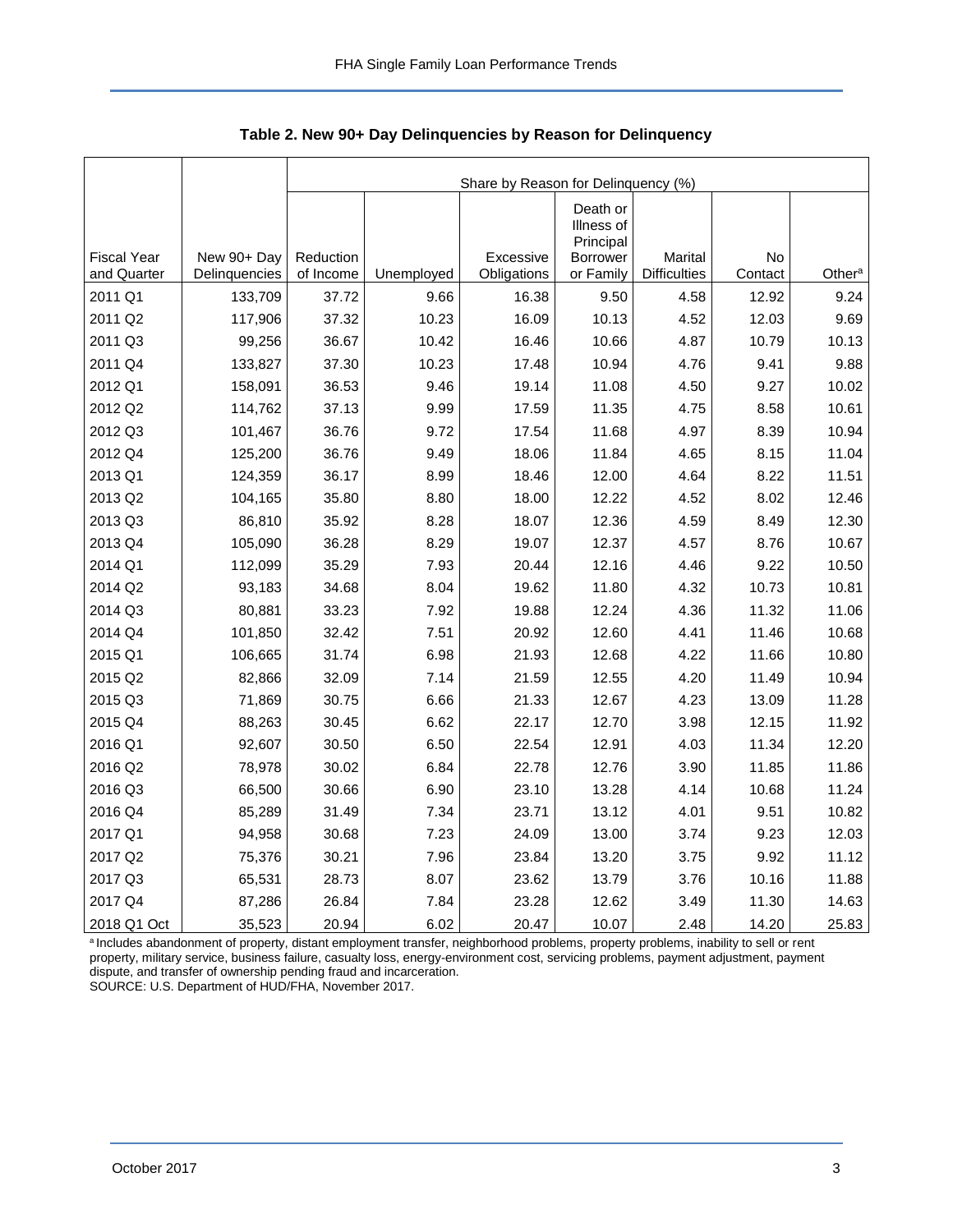<span id="page-4-0"></span>

|                           |                                   | Rates of Active Loan Counts (%) |              |              |              |                          |                  |                                  |  |  |  |
|---------------------------|-----------------------------------|---------------------------------|--------------|--------------|--------------|--------------------------|------------------|----------------------------------|--|--|--|
|                           |                                   |                                 |              |              |              |                          |                  |                                  |  |  |  |
|                           | <b>IIF</b><br>Shares <sup>a</sup> | All Past<br>Dueb                | 30-Day       | 60-Day       | 90+ Day      | <b>In</b><br>Foreclosure | In<br>Bankruptcy | Delinquency<br>Rate <sup>c</sup> |  |  |  |
| <b>Loan Purpose</b>       |                                   |                                 |              |              |              |                          |                  |                                  |  |  |  |
| All Active Loans          | 7,986,663                         | 12.06                           | 5.53         | 2.11         | 2.46         | 1.18                     | 0.78             | 4.42                             |  |  |  |
| Purchase                  | 67.14                             | 13.10                           | 6.03         | 2.41         | 2.73         | 1.13                     | 0.80             | 4.66                             |  |  |  |
| Refinance                 | 32.86                             | 9.94                            | 4.50         | 1.49         | 1.93         | 1.27                     | 0.75             | 3.94                             |  |  |  |
| Refinance                 |                                   |                                 |              |              |              |                          |                  |                                  |  |  |  |
| Refinance Loans           | 2,624,100                         | 9.94                            | 4.50         | 1.49         | 1.93         | 1.27                     | 0.75             | 3.94                             |  |  |  |
| Conventional              | 33.77                             | 11.66                           | 5.07         | 1.64         | 2.35         | 1.70                     | 0.90             | 4.95                             |  |  |  |
| No Cash Out               | 21.50                             | 11.31                           | 4.90         | 1.60         | 2.29         | 1.62                     | 0.90             | 4.81                             |  |  |  |
| Cash Out                  | 12.28                             | 12.28                           | 5.37         | 1.71         | 2.47         | 1.82                     | 0.91             | 5.20                             |  |  |  |
| <b>FHA</b>                | 10.83                             | 8.05                            | 3.97         | 1.29         | 1.42         | 0.78                     | 0.59             | 2.78                             |  |  |  |
| No Cash Out               | 6.31                              | 7.84                            | 3.77         | 1.28         | 1.41         | 0.77                     | 0.61             | 2.79                             |  |  |  |
| Cash Out                  | 4.52                              | 8.34                            | 4.26         | 1.30         | 1.44         | 0.79                     | 0.55             | 2.78                             |  |  |  |
| Streamline                | 55.39                             | 9.26                            | 4.26         | 1.44         | 1.76         | 1.10                     | 0.69             | 3.55                             |  |  |  |
| Credit Score Ranged       |                                   |                                 |              |              |              |                          |                  |                                  |  |  |  |
| Loans with Credit Scores  | 6,047,305                         | 11.75                           | 5.45         | 2.10         | 2.39         | 1.08                     | 0.73             | 4.20                             |  |  |  |
| < 500                     | 0.14                              | 34.39                           | 11.07        | 5.07         | 9.93         | 5.03                     | 3.29             | 18.26                            |  |  |  |
| 500-579                   | 2.08                              | 34.48                           | 12.72        | 5.49         | 8.82         | 4.45                     | 3.00             | 16.27                            |  |  |  |
| 580-619                   | 7.03                              | 24.54                           | 10.29        | 4.32         | 5.54         | 2.64                     | 1.75             | 9.93                             |  |  |  |
| 620-659                   | 29.96                             | 16.89                           | 7.80         | 3.17         | 3.46         | 1.39                     | 1.06             | 5.91                             |  |  |  |
| 660-719                   | 39.56                             | 8.58                            | 4.26         | 1.52         | 1.58         | 0.74                     | 0.47             | 2.79                             |  |  |  |
| 720-850                   | 21.23                             | 3.81                            | 1.98         | 0.59         | 0.64         | 0.41                     | 0.18             | 1.23                             |  |  |  |
| <b>Fiscal Year Cohort</b> |                                   |                                 |              |              |              |                          |                  |                                  |  |  |  |
| <b>All Cohorts</b>        | 7,986,663                         | 12.06                           | 5.53         | 2.11         | 2.46         | 1.18                     | 0.78             | 4.42                             |  |  |  |
| pre-2004                  | 8.08<br>2.12                      | 18.44<br>19.19                  | 8.02<br>8.30 | 3.20<br>3.27 | 4.03<br>4.06 | 1.88<br>2.12             | 1.30             | 7.21<br>7.62                     |  |  |  |
| 2004                      | 1.52                              | 21.64                           | 8.82         | 3.69         | 4.84         | 2.60                     | 1.44<br>1.69     | 9.13                             |  |  |  |
| 2005                      | 1.20                              | 24.77                           | 9.40         | 4.02         | 5.75         | 3.60                     | 2.00             | 11.35                            |  |  |  |
| 2006                      | 1.14                              | 29.00                           | 10.35        | 4.24         | 7.31         | 4.68                     | 2.41             | 14.41                            |  |  |  |
| 2007                      | 2.72                              | 29.10                           | 10.43        | 4.30         | 7.27         | 4.70                     | 2.40             | 14.37                            |  |  |  |
| 2008                      | 5.98                              | 19.55                           | 7.73         | 2.92         | 4.31         | 3.00                     | 1.58             | 8.89                             |  |  |  |
| 2009<br>2010              | 7.71                              | 14.24                           | 6.12         | 2.26         | 2.97         | 1.80                     | 1.09             | 5.86                             |  |  |  |
| 2011                      | 6.20                              | 11.99                           | 5.34         | 1.98         | 2.45         | 1.30                     | 0.92             | 4.67                             |  |  |  |
| 2012                      | 7.58                              | 10.06                           | 4.59         | 1.75         | 2.05         | 0.89                     | 0.77             | 3.71                             |  |  |  |
| 2013                      | 10.49                             | 8.60                            | 4.10         | 1.47         | 1.68         | 0.73                     | 0.63             | 3.03                             |  |  |  |
| 2014                      | 5.22                              | 13.32                           | 6.17         | 2.37         | 2.81         | 1.09                     | 0.89             | 4.78                             |  |  |  |
| 2015                      | 9.84                              | 10.86                           | 5.32         | 2.09         | 2.26         | 0.65                     | 0.54             | 3.45                             |  |  |  |
| 2016                      | 13.71                             | 8.78                            | 4.71         | 1.85         | 1.61         | 0.33                     | 0.27             | 2.21                             |  |  |  |
| 2017                      | 15.26                             | 5.02                            | 3.36         | 1.12         | 0.45         | 0.05                     | 0.05             | 0.54                             |  |  |  |
| 2018                      | 1.22                              | 0.33                            | 0.32         | 0.01         | 0.00         | 0.00                     | 0.00             | 0.00                             |  |  |  |

**Table 3. Delinquency Rates by Loan and Property Characteristics**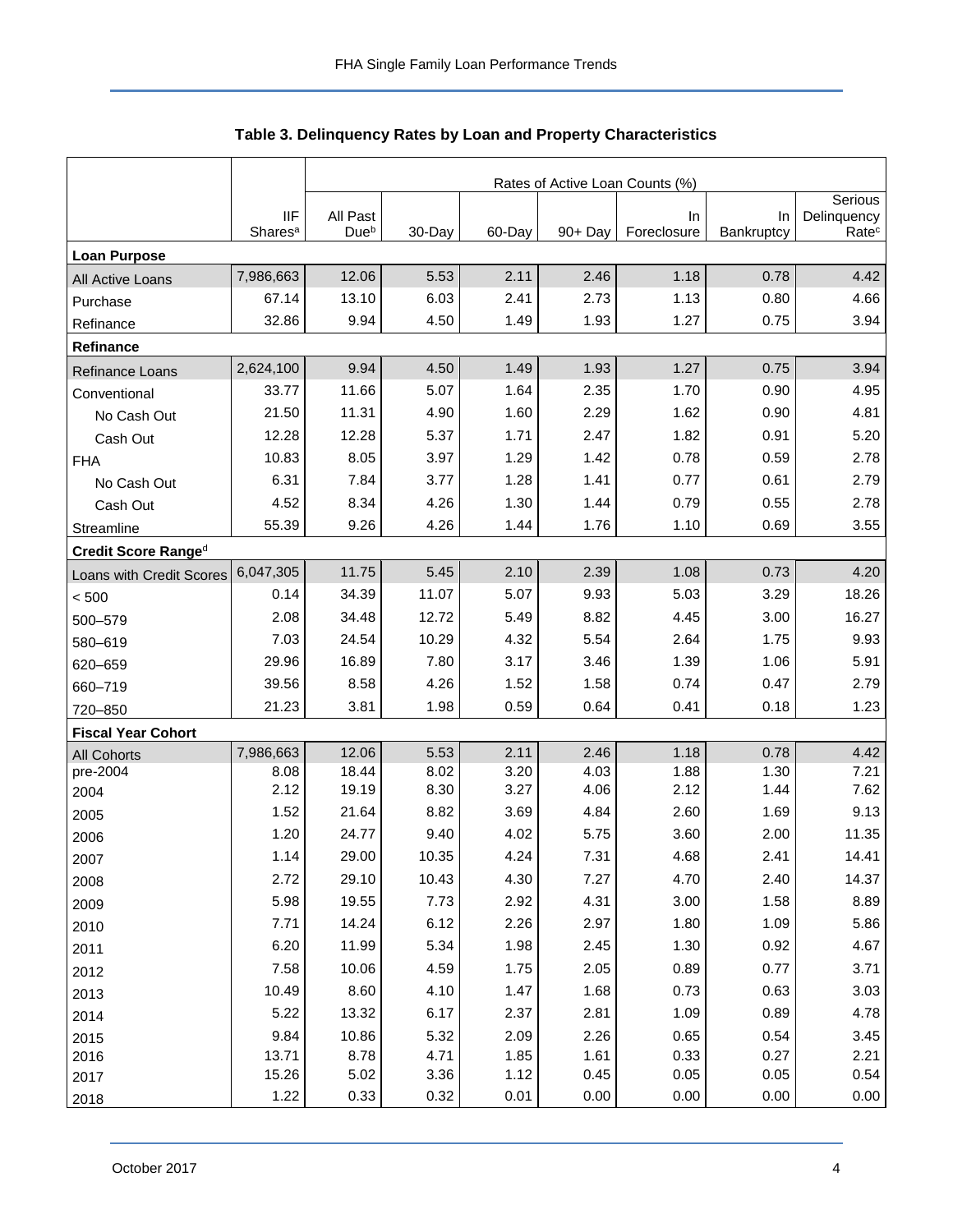|                                             |                     | Rates of Active Loan Counts (%) |        |        |         |             |            |                   |  |  |  |
|---------------------------------------------|---------------------|---------------------------------|--------|--------|---------|-------------|------------|-------------------|--|--|--|
|                                             |                     |                                 |        |        |         |             |            | Serious           |  |  |  |
|                                             | <b>IIF</b>          | All Past                        |        |        |         | In.         | In         | Delinquency       |  |  |  |
|                                             | Shares <sup>a</sup> | Due <sup>b</sup>                | 30-Day | 60-Day | 90+ Day | Foreclosure | Bankruptcy | Rate <sup>c</sup> |  |  |  |
| Loan Amount at Origination (\$ thousands)   |                     |                                 |        |        |         |             |            |                   |  |  |  |
| All Loan Amounts                            | 7,986,663           | 12.06                           | 5.53   | 2.11   | 2.46    | 1.18        | 0.78       | 4.42              |  |  |  |
| $< 50$                                      | 3.21                | 14.15                           | 6.35   | 2.29   | 2.80    | 1.79        | 0.92       | 5.51              |  |  |  |
| $50 - 99$                                   | 23.39               | 13.91                           | 6.33   | 2.36   | 2.79    | 1.47        | 0.96       | 5.23              |  |  |  |
| 100-149                                     | 28.24               | 12.67                           | 5.82   | 2.25   | 2.59    | 1.12        | 0.88       | 4.59              |  |  |  |
| 150-199                                     | 19.85               | 11.40                           | 5.30   | 2.07   | 2.31    | 1.00        | 0.71       | 4.02              |  |  |  |
| 200-249                                     | 11.45               | 10.32                           | 4.82   | 1.86   | 2.09    | 0.95        | 0.59       | 3.64              |  |  |  |
| 250-399                                     | 11.47               | 10.03                           | 4.51   | 1.76   | 2.15    | 1.09        | 0.52       | 3.76              |  |  |  |
| 400-499                                     | 1.47                | 7.98                            | 3.38   | 1.11   | 1.93    | 1.12        | 0.44       | 3.49              |  |  |  |
| >499                                        | 0.92                | 6.66                            | 2.67   | 0.88   | 1.69    | 1.06        | 0.36       | 3.11              |  |  |  |
| <b>Property Type</b>                        |                     |                                 |        |        |         |             |            |                   |  |  |  |
| All Property Types                          | 7,986,663           | 12.06                           | 5.53   | 2.11   | 2.46    | 1.18        | 0.78       | 4.42              |  |  |  |
| Detached                                    | 86.58               | 12.07                           | 5.60   | 2.15   | 2.45    | 1.09        | 0.79       | 4.32              |  |  |  |
| Manufactured Housing                        | 3.15                | 14.35                           | 5.99   | 2.19   | 3.06    | 2.04        | 1.07       | 6.16              |  |  |  |
| 2-4 Units                                   | 2.03                | 11.09                           | 4.08   | 1.36   | 2.34    | 2.72        | 0.59       | 5.65              |  |  |  |
| Condo                                       | 3.37                | 9.16                            | 4.03   | 1.30   | 2.08    | 1.18        | 0.57       | 3.83              |  |  |  |
| Townhouse                                   | 4.87                | 12.75                           | 5.65   | 2.16   | 2.70    | 1.51        | 0.73       | 4.94              |  |  |  |
| <b>Purchase Loan Type</b>                   |                     |                                 |        |        |         |             |            |                   |  |  |  |
| All Purchase Loans                          | 5,361,965           | 13.10                           | 6.03   | 2.41   | 2.73    | 1.13        | 0.80       | 4.66              |  |  |  |
| Repeat                                      | 18.31               | 10.50                           | 5.01   | 1.87   | 2.04    | 0.92        | 0.66       | 3.62              |  |  |  |
| First-time                                  | 81.69               | 13.68                           | 6.26   | 2.53   | 2.88    | 1.18        | 0.83       | 4.89              |  |  |  |
| Seller-Funded Down Payment Assistance (DPA) |                     |                                 |        |        |         |             |            |                   |  |  |  |
| All Sources of Funds                        | 7,986,663           | 12.06                           | 5.53   | 2.11   | 2.46    | 1.18        | 0.78       | 4.42              |  |  |  |
| Non-DPA                                     | 97.47               | 11.70                           | 5.42   | 2.05   | 2.36    | 1.13        | 0.74       | 4.23              |  |  |  |
| <b>DPA</b>                                  | 2.53                | 25.81                           | 9.73   | 4.29   | 6.45    | 3.00        | 2.34       | 11.79             |  |  |  |

**Table 3. Delinquency Rates by Loan and Property Characteristics**

IIF = insurance in force.

a For each subpanel, the loan shares sum to 100%. However, in some of the subpanels, the total loans in the analysis do not sum to 100% of IIF. For example, the IIF shares for refinance loans sum to 100% of refinance loans. Streamline refinance loans are not included in the Credit Score Range analysis; the IIF shares in that panel, add to 100% of fully-underwritten loans.

**b** Includes all loans 30 or more days past due, including those in bankruptcy or foreclosure.

<sup>c</sup> Includes all loans 90 days past due plus all in-bankruptcy and in-foreclosure cases.

<sup>d</sup> Credit score reporting began in May 2004 but was not mandatory until July 2008. Streamline refinance loans do not require credit score reporting.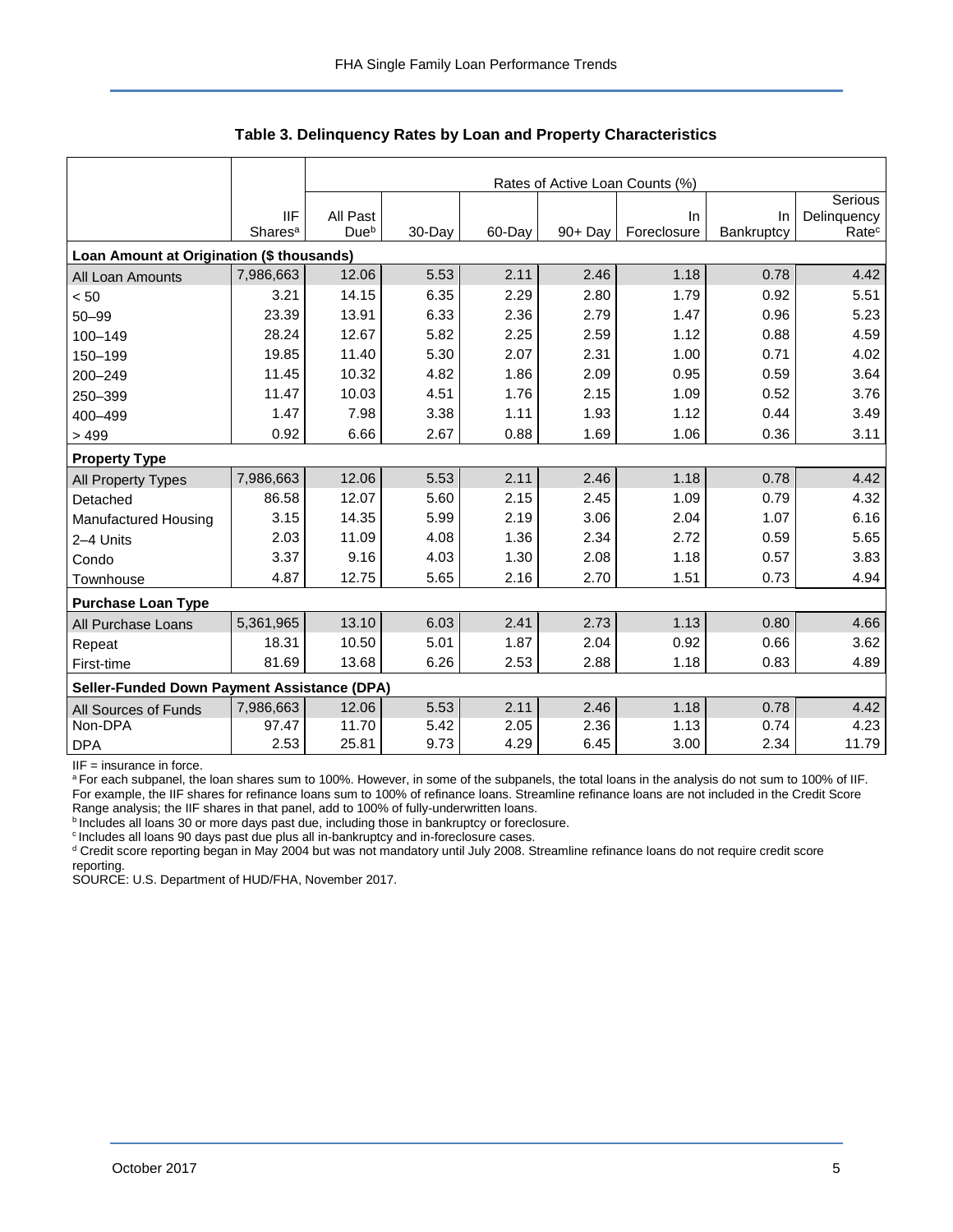<span id="page-6-0"></span>

|                                                         | 2017    |         |         |         |         |                               |         |         |         |         | 2016    |         |         |  |
|---------------------------------------------------------|---------|---------|---------|---------|---------|-------------------------------|---------|---------|---------|---------|---------|---------|---------|--|
| <b>Disposition Month</b>                                | Sep     | Aug     | Jul     | Jun     | May     | Apr                           | Mar     | Feb     | Jan     | Dec     | Nov     | Oct     | Sep     |  |
| Loss Components as Percentage of Defaulted Loan Balance |         |         |         |         |         |                               |         |         |         |         |         |         |         |  |
| Claim Expenses <sup>a</sup>                             | 17.38   | 19.11   | 18.23   | 18.63   | 18.97   | 19.18                         | 18.85   | 19.09   | 18.54   | 17.90   | 18.76   | 18.81   | 18.69   |  |
| Holding Costsb                                          | 4.79    | 4.98    | 4.67    | 4.72    | 4.79    | 5.32                          | 4.81    | 4.74    | 4.83    | 4.92    | 4.82    | 4.96    | 4.92    |  |
| Loss on Collateral <sup>c</sup>                         | 28.78   | 30.03   | 28.91   | 28.88   | 29.02   | 29.13                         | 31.58   | 33.45   | 32.32   | 31.08   | 31.64   | 32.64   | 31.40   |  |
| Sales Expense                                           | 4.41    | 4.43    | 4.59    | 4.47    | 4.56    | 4.67                          | 4.40    | 4.30    | 4.40    | 4.33    | 4.30    | 4.20    | 4.24    |  |
| Program Discounts <sup>d</sup>                          | 0.09    | 0.12    | 0.38    | 0.22    | 0.13    | 0.19                          | 0.16    | 0.15    | 0.17    | 0.11    | 0.14    | 0.14    | 0.11    |  |
| Net Loss Rate <sup>e</sup>                              | 52.27   | 56.78   | 55.39   | 56.47   | 56.25   | 57.34                         | 58.82   | 61.38   | 59.66   | 57.86   | 59.28   | 60.14   | 58.93   |  |
|                                                         |         |         |         |         |         | Average Amount (\$)           |         |         |         |         |         |         |         |  |
| Average Dollar Loss                                     | 62,392  | 68,460  | 67,033  | 68,273  | 67,990  | 70,658                        | 71,106  | 72,682  | 70,168  | 68,324  | 70,341  | 70,035  | 68,672  |  |
| Average Unpaid Balance                                  | 119,364 | 120,571 | 121,013 | 120,909 | 120,874 | 123,221                       | 120,889 | 118,406 | 117,618 | 118,085 | 118,659 | 116,446 | 116,522 |  |
|                                                         |         |         |         |         |         | <b>Occurrence Count</b>       |         |         |         |         |         |         |         |  |
| Number of Dispositions                                  | 2,084   | 2,833   | 2,593   | 3,326   | 3,691   | 3,549                         | 4,519   | 3,637   | 3,629   | 4,190   | 4,196   | 4,527   | 4,776   |  |
| Number of Discounts                                     | 6       | 11      | 14      | 21      | 14      | 19                            | 25      | 14      | 18      | 11      | 14      | 19      | 16      |  |
| <b>Stage</b>                                            |         |         |         |         |         | <b>Average Time in Months</b> |         |         |         |         |         |         |         |  |
| Delinquencyf                                            | 13.3    | 13.2    | 12.9    | 13.2    | 13.2    | 13.2                          | 13.2    | 13.4    | 12.9    | 13.1    | 13.3    | 12.8    | 12.7    |  |
| Foreclosure <sup>g</sup>                                | 13.0    | 14.6    | 13.7    | 13.9    | 13.6    | 14.1                          | 13.5    | 13.4    | 12.7    | 12.3    | 13.1    | 13.0    | 13.1    |  |
| Deed Transferh                                          | 12.9    | 12.8    | 12.2    | 12.2    | 12.3    | 12.0                          | 11.9    | 12.0    | 11.5    | 12.0    | 11.8    | 11.7    | 11.5    |  |
| <b>REO</b>                                              | 4.5     | 4.7     | 4.6     | 4.6     | 4.7     | 4.9                           | 5.1     | 5.2     | 5.1     | 5.0     | 5.0     | 5.0     | 4.8     |  |
| All Stages                                              | 43.6    | 45.3    | 43.3    | 43.8    | 43.6    | 44.0                          | 43.6    | 43.9    | 42.1    | 42.4    | 43.1    | 42.5    | 42.1    |  |

**Table 4. REO Components of Loss by Property Disposition Month**

<sup>a</sup> Includes interest on principal.

**b** Management, maintenance, repairs, administration, and security, net of rent and other income.

<sup>c</sup> Value when foreclosed (UPB) minus value received in REO; does not include Streamline refinances.

 $d$  Rate over all dispositions; effect is greater in the cases where a discount actually is given.

<sup>e</sup> Profit (loss) divided by Unpaid Principal Balance (UPB). The listed cost categories are not exhaustive, and they will not sum to the loss rate.

<sup>f</sup> First missed payment to date foreclosure initiated.

<sup>g</sup> Initiation of foreclosure proceedings to auction date.

h Auction date to HUD acquisition date.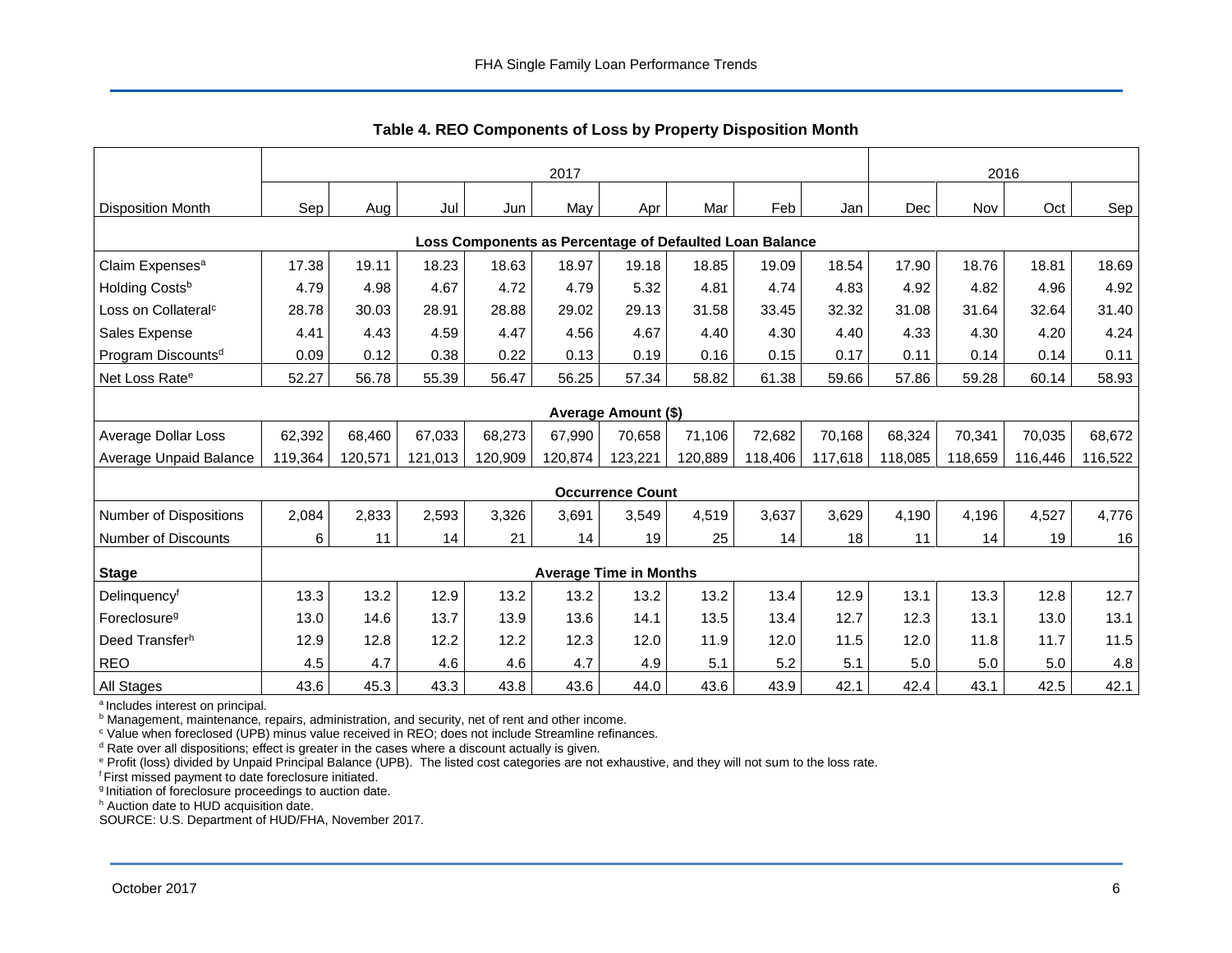**Figure 1. Serious Delinquency Rate by Fiscal Year**

<span id="page-7-0"></span>

NOTE: The FY 2009 cohort is separated into two parts, representing loan originations from October through March in 2009-1 and loan originations from April through September in 2009-2. The last six months of the origination period have been removed to ensure seasoning of loans. SOURCE: U.S. Department of HUD/FHA, November 2017.